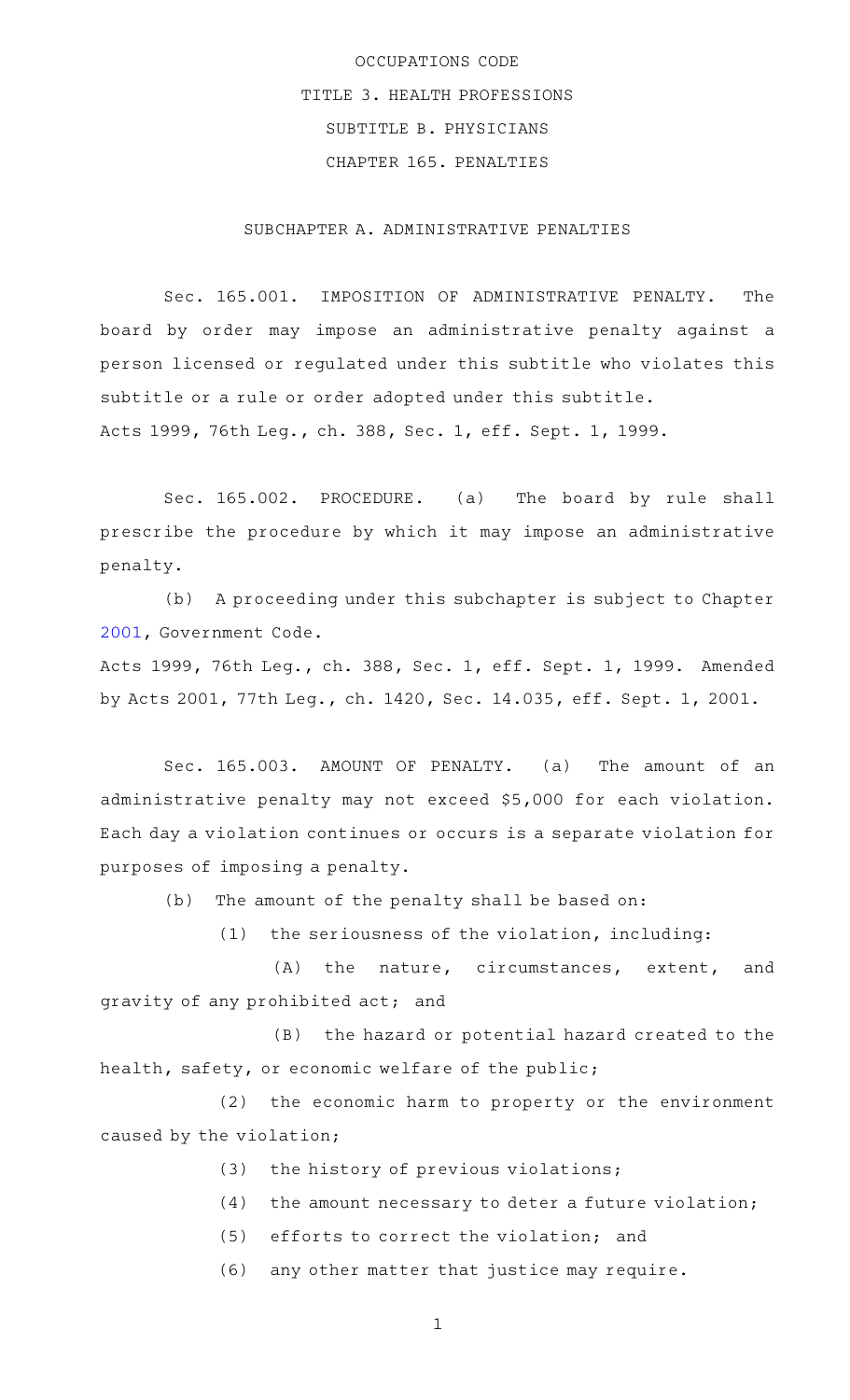Acts 1999, 76th Leg., ch. 388, Sec. 1, eff. Sept. 1, 1999.

Sec. 165.004. NOTICE OF VIOLATION AND PENALTY. (a) If the board by order determines that a violation has occurred and imposes an administrative penalty, the board shall notify the affected person of the board's order.

(b) The notice must include a statement of the right of the person to judicial review of the order. Acts 1999, 76th Leg., ch. 388, Sec. 1, eff. Sept. 1, 1999.

Sec. 165.005. OPTIONS FOLLOWING DECISION: PAY OR APPEAL. (a) Not later than the 30th day after the date the board's order imposing the administrative penalty is final, the person shall:

(1) pay the penalty;

(2) pay the penalty and file a petition for judicial review contesting the occurrence of the violation, the amount of the penalty, or both; or

 $(3)$  without paying the penalty, file a petition for judicial review contesting the occurrence of the violation, the amount of the penalty, or both.

(b) Within the 30-day period, a person who acts under Subsection (a)(3) may:

 $(1)$  stay enforcement of the penalty by:

(A) paying the penalty to the court for placement in an escrow account; or

(B) giving to the court a supersedeas bond approved by the court for the amount of the penalty and that is effective until all judicial review of the board's order is final; or

(2) request the court to stay enforcement of the penalty by:

(A) filing with the court an affidavit of the person stating that the person is financially unable to pay the penalty and is financially unable to give the supersedeas bond; and

(B) giving a copy of the affidavit to the executive director by certified mail.

(c) If the executive director receives a copy of an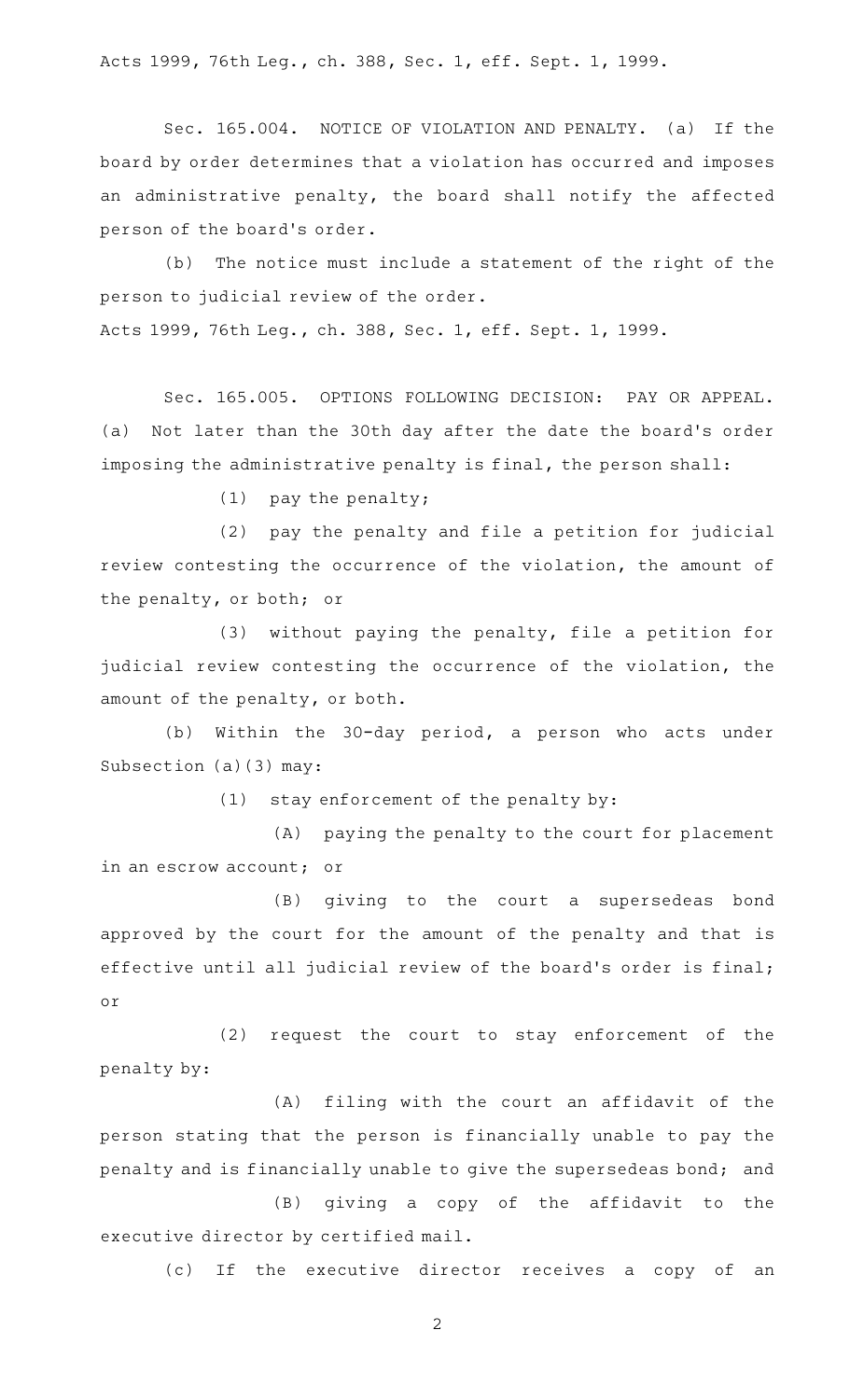affidavit under Subsection (b)(2), the executive director may file with the court a contest to the affidavit not later than the fifth day after the date the copy is received.

(d) The court shall hold a hearing on the facts alleged in the affidavit as soon as practicable and shall stay the enforcement of the penalty on finding that the alleged facts are true. The person who files an affidavit has the burden of proving that the person is financially unable to pay the penalty and to give a supersedeas bond.

Acts 1999, 76th Leg., ch. 388, Sec. 1, eff. Sept. 1, 1999.

Sec. 165.006. COLLECTION OF PENALTY. If the person does not pay the administrative penalty and the enforcement of the penalty is not stayed, the executive director may refer the matter to the attorney general for collection of the penalty. Acts 1999, 76th Leg., ch. 388, Sec. 1, eff. Sept. 1, 1999.

Sec. 165.007. DETERMINATION BY COURT. (a) If on appeal the court sustains the determination that a violation occurred, the court may uphold or reduce the amount of the administrative penalty and order the person to pay the full or reduced penalty.

(b) If the court does not sustain the determination that a violation occurred, the court shall order that a penalty is not owed.

Acts 1999, 76th Leg., ch. 388, Sec. 1, eff. Sept. 1, 1999.

Sec. 165.008. REMITTANCE OF PENALTY AND INTEREST. (a) If after judicial review, the administrative penalty is reduced or not imposed by the court, the court shall, after the judgment becomes final:

(1) order that the appropriate amount, plus accrued interest, be remitted to the person if the person paid the penalty; or

(2) order the release of the bond in full if the penalty is not imposed or order the release of the bond after the person pays the penalty imposed if the person posted a supersedeas bond.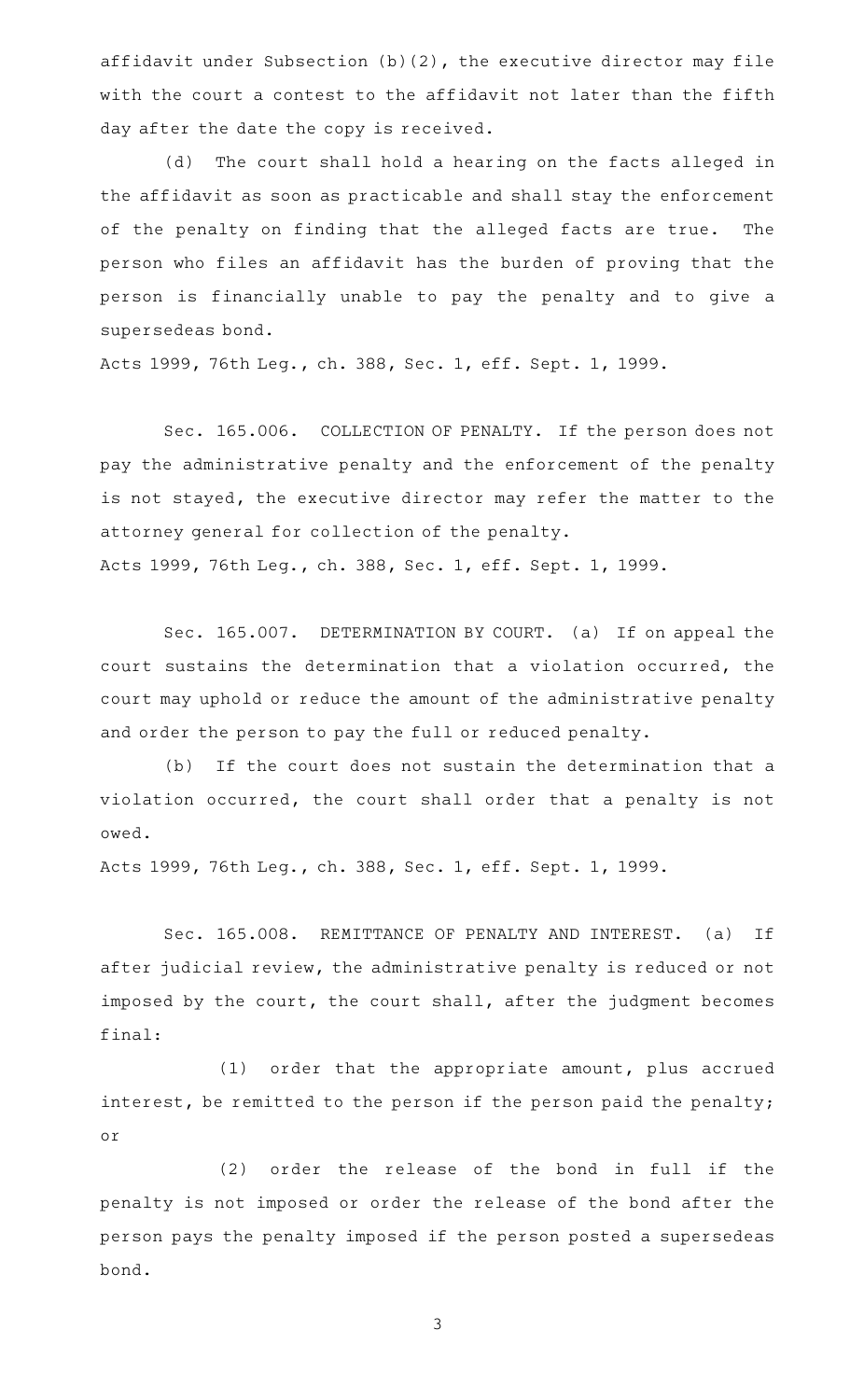(b) The interest paid under Subsection (a)(1) is the rate charged on loans to depository institutions by the New York Federal Reserve Bank. The interest is paid for the period beginning on the date the penalty is paid and ending on the date the penalty is remitted.

Acts 1999, 76th Leg., ch. 388, Sec. 1, eff. Sept. 1, 1999.

SUBCHAPTER B. INJUNCTIVE RELIEF AND OTHER ENFORCEMENT PROVISIONS

Sec. 165.051. INJUNCTION AUTHORITY. In addition to any other action authorized by law, the board may institute an action in its own name to enjoin a violation of this subtitle. Acts 1999, 76th Leg., ch. 388, Sec. 1, eff. Sept. 1, 1999.

Sec. 165.052. CEASE AND DESIST ORDER. (a) If it appears to the board that a person who is not licensed under this subtitle is violating this subtitle, a rule adopted under this subtitle, or another state statute or rule relating to the practice of medicine, the board after notice and opportunity for a hearing may issue a cease and desist order prohibiting the person from engaging in the activity.

(b) A violation of an order under this section constitutes grounds for imposing an administrative penalty under this chapter. Added by Acts 2005, 79th Leg., Ch. 269 (S.B. [419](http://www.legis.state.tx.us/tlodocs/79R/billtext/html/SB00419F.HTM)), Sec. 1.48, eff. September 1, 2005.

## SUBCHAPTER C. CIVIL PENALTIES

Sec. 165.101. CIVIL PENALTY. (a) If it appears that a person is in violation of or is threatening to violate this subtitle or a rule or order adopted by the board, the attorney general may institute an action for a civil penalty of \$1,000 for each violation.

(b) Each day a violation continues constitutes a separate violation.

(c) An action filed under this section must be filed in a district court in Travis County or the county in which the violation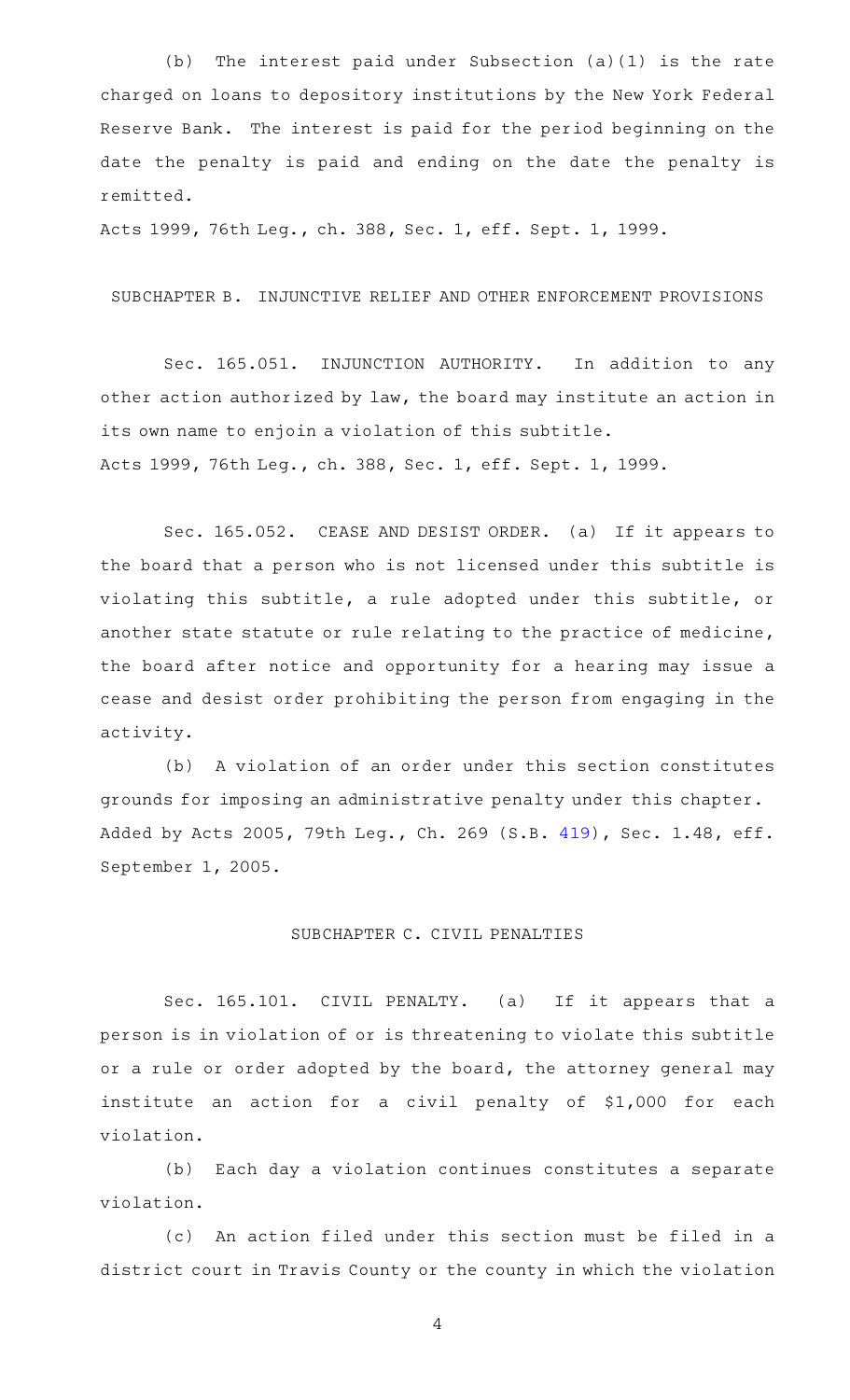occurred.

Acts 1999, 76th Leg., ch. 388, Sec. 1, eff. Sept. 1, 1999.

Sec. 165.102. LIMITATION ON CIVIL PENALTY. The attorney general may not institute an action for a civil penalty against a person described by Section [151.053](http://www.statutes.legis.state.tx.us/GetStatute.aspx?Code=OC&Value=151.053) or [151.054](http://www.statutes.legis.state.tx.us/GetStatute.aspx?Code=OC&Value=151.054) if the person is not in violation of or threatening to violate this subtitle or a rule or order adopted by the board.

Acts 1999, 76th Leg., ch. 388, Sec. 1, eff. Sept. 1, 1999.

Sec. 165.103. RECOVERY OF EXPENSES BY ATTORNEY GENERAL; DEPOSIT. (a) The attorney general may recover reasonable expenses incurred in obtaining a civil penalty under this subchapter, including:

- $(1)$  court costs;
- $(2)$  reasonable attorney's fees;
- (3) investigative costs;
- $(4)$  witness fees; and
- (5) deposition expenses.

(b) A civil penalty recovered by the attorney general under this subchapter shall be deposited in the general revenue fund. Acts 1999, 76th Leg., ch. 388, Sec. 1, eff. Sept. 1, 1999.

## SUBCHAPTER D. CRIMINAL PENALTIES

Sec. 165.151. GENERAL CRIMINAL PENALTY. (a) A person commits an offense if the person violates this subtitle or a rule of the board.

(b) If another penalty is not specified for the offense, an offense under this section is a Class A misdemeanor. Acts 1999, 76th Leg., ch. 388, Sec. 1, eff. Sept. 1, 1999.

Sec. 165.152. PRACTICING MEDICINE IN VIOLATION OF SUBTITLE. (a) A person commits an offense if the person practices medicine in this state in violation of this subtitle.

(b) Each day a violation continues constitutes a separate offense.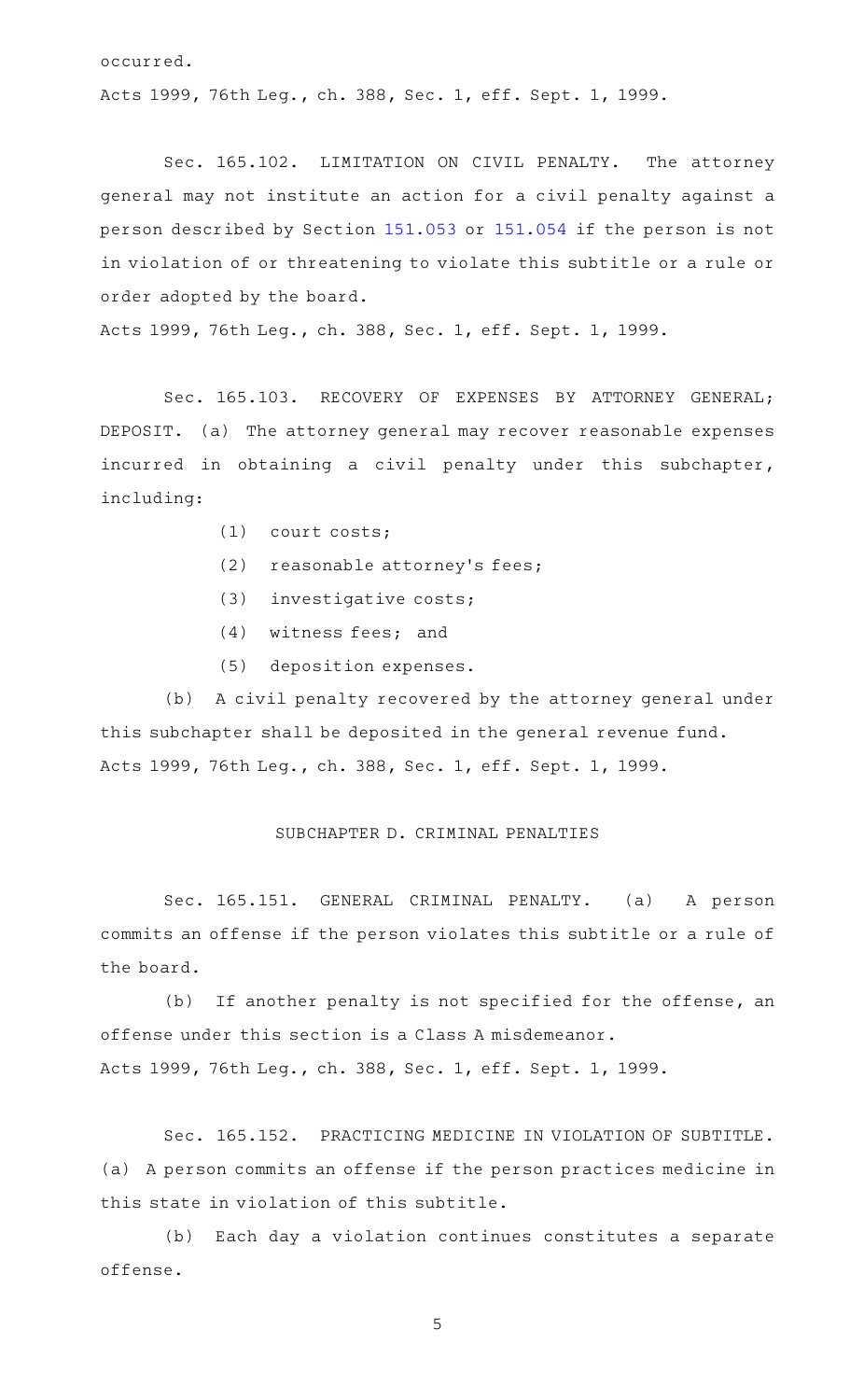(c) An offense under Subsection (a) is a felony of the third degree.

(d) On final conviction of an offense under this section, a person forfeits all rights and privileges conferred by virtue of a license issued under this subtitle.

Acts 1999, 76th Leg., ch. 388, Sec. 1, eff. Sept. 1, 1999. Amended by Acts 2003, 78th Leg., ch. 202, Sec. 37, eff. June 10, 2003.

Sec. 165.153. CRIMINAL PENALTIES FOR ADDITIONAL HARM. (a) A person commits an offense if the person practices medicine without a license or permit and causes another person:

(1) physical or psychological harm; or

(2) financial harm.

(b) An offense under Subsection  $(a)(1)$  is a felony of the third degree.

(c) An offense under Subsection (a)(2) is a state jail felony.

Acts 1999, 76th Leg., ch. 388, Sec. 1, eff. Sept. 1, 1999.

Sec. 165.1535. PERFORMING SURGERY WHILE INTOXICATED. (a) In this section, "intoxicated" has the meaning assigned by Section [49.01,](http://www.statutes.legis.state.tx.us/GetStatute.aspx?Code=PE&Value=49.01) Penal Code.

(b) A person commits an offense if the person is licensed or regulated under this subtitle, performs surgery on a patient while intoxicated, and, by reason of that conduct, places the patient at a substantial and unjustifiable risk of harm.

(c) An offense under this section is a state jail felony.

(d) It is an affirmative defense to prosecution under this section that the actor performed the surgery in an emergency. In this subsection, "emergency" means a condition or circumstance in which a reasonable person with education and training similar to that of the actor would assume that the person on whom the surgery was performed was in imminent danger of serious bodily injury or death.

Added by Acts 2003, 78th Leg., ch. 565, Sec. 1, eff. Sept. 1, 2003.

Sec. 165.154. TAMPERING WITH GOVERNMENTAL RECORD; PERJURY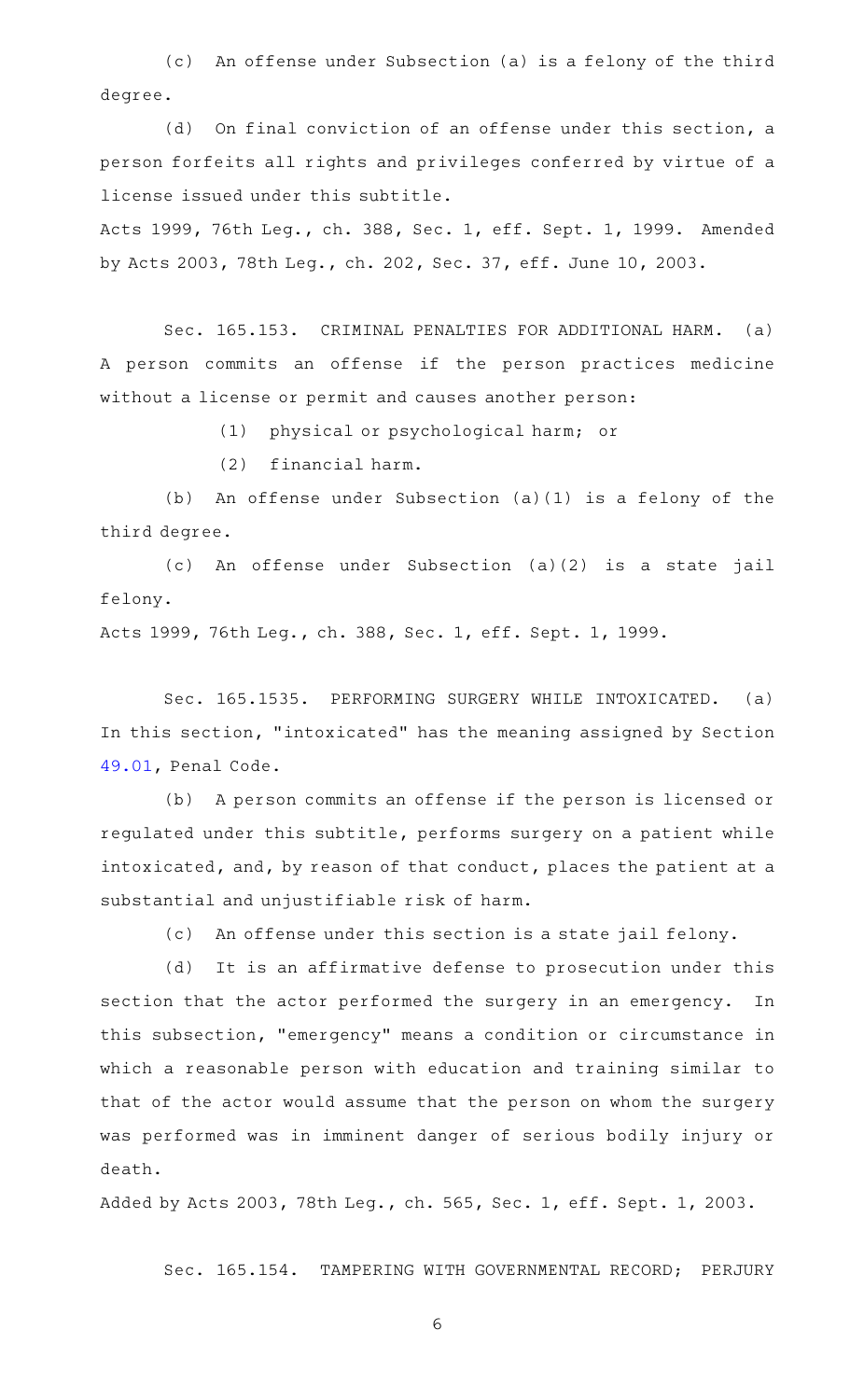OFFENSES. (a) A person commits an offense if the person makes a false statement:

(1) in the person's application for a license; or

 $(2)$  under oath to obtain a license or to secure the registration of a license to practice medicine.

(b) An offense under this section:

(1) constitutes tampering with a governmental record or perjury as provided by the Penal Code; and

(2) shall be punished on conviction as provided by that code.

Acts 1999, 76th Leg., ch. 388, Sec. 1, eff. Sept. 1, 1999.

Sec. 165.155. SOLICITATION OF PATIENTS; PENALTY. (a) A physician commits an offense if the physician employs or agrees to employ, pays or promises to pay, or rewards or promises to reward any person, firm, association, partnership, or corporation for securing or soliciting a patient or patronage.

(b) Each payment, reward, or fee or agreement to pay or accept a reward or fee constitutes a separate offense.

(c) A physician commits an offense if the physician accepts or agrees to accept a payment or other thing of value for securing or soliciting patronage for another physician.

(d) This section does not prohibit advertising except that which:

(1) is false, misleading, or deceptive; or

(2) advertises professional superiority or the performance of professional service in a superior manner and which is not readily subject to verification.

(e) An offense under this section is a Class A misdemeanor. Acts 1999, 76th Leg., ch. 388, Sec. 1, eff. Sept. 1, 1999.

Sec. 165.156. MISREPRESENTATION REGARDING ENTITLEMENT TO PRACTICE MEDICINE. A person, partnership, trust, association, or corporation commits an offense if the person, partnership, trust, association, or corporation, through the use of any letters, words, or terms affixed on stationery or on advertisements, or in any other manner, indicates that the person, partnership, trust,